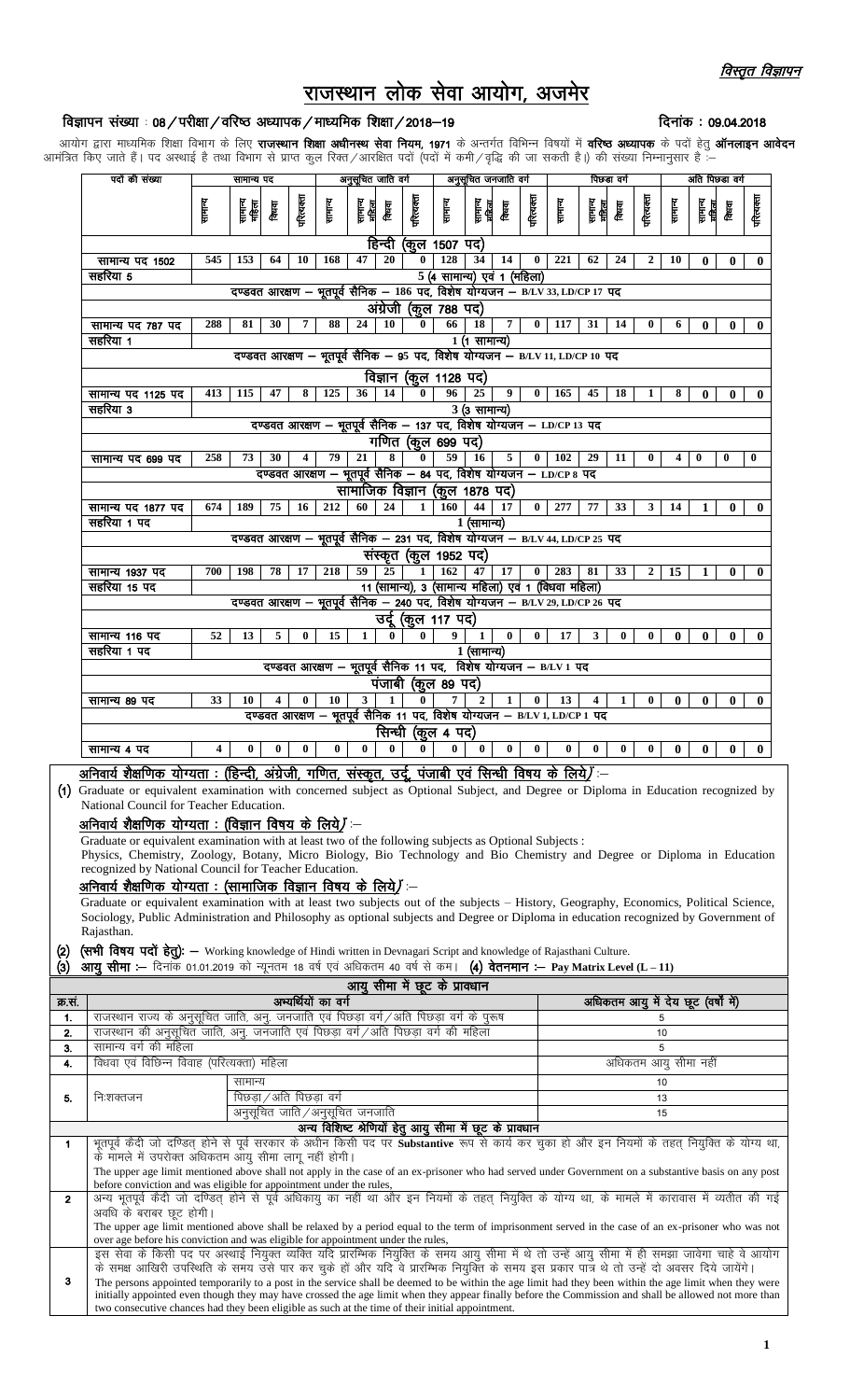| 4         |                          | राजस्थान राज्य के कारोबार में Substantive रूप से सेवारत व्यक्तियों के मामले में अधिकतम आयु सीमा 40 वर्ष होगी।                                                                                                                                                                                         |                      |
|-----------|--------------------------|-------------------------------------------------------------------------------------------------------------------------------------------------------------------------------------------------------------------------------------------------------------------------------------------------------|----------------------|
| 5         |                          | The upper age limit for persons serving in connection with the affairs of the State in substantive capacity shall be 40 years.<br>कैडेट इन्स्ट्रक्टर्स के मामले में उतने ही काल की छूट होगी जितनी सेवा उन्होंने एन.सी.सी. में की होगी बशर्ते परिणामित आयु अधिकतम आयु सीमा से 3 वर्ष                   |                      |
|           |                          | से अधिक नहीं होगी तो उन्हें निर्धारित आयू सीमा में ही समझा जावेगा।                                                                                                                                                                                                                                    |                      |
|           |                          | The cadet instructors shall be allowed to deduct, from their actual age, the period of service rendered by them in the N.C.C. and if the resultant age does<br>not exceed the maximum age limit prescribed above by more than three years they shall be deemed to be within the prescribed age limit. |                      |
| 6         |                          | निर्मुक्त हुए आपातकालीन कमीशन प्राप्त अधिकारियों और लघु सेवा कमीशन प्राप्त अधिकारियों को सेना से निर्मुक्त होने के पश्चात् आयु सीमा में ही समझा                                                                                                                                                       |                      |
|           | दृष्टि से पात्र थे।      | जाएगा चाहे उन्होंने आयोग के समक्ष उपस्थित होने के समय आयु सीमा पार कर ली हो बशर्ते कि वे सेना में कमीशन ग्रहण करने के समय आयु सीमा की                                                                                                                                                                 |                      |
|           |                          | The Released Emergency Commissioned Officers and Short Service Commissioned Officers after release from the Army shall be deemed to be within                                                                                                                                                         |                      |
|           |                          | the age limit even though they have crossed the age limit when they appear before the Commission had they been eligible as such at the time of their                                                                                                                                                  |                      |
| 7         |                          | joining the Commission in the Army.<br>राजस्थान सिविल सेवा (भूतपूर्व सैनिकों का आमेलन) नियम, 1988 के अनुसार भूतपूर्व सैनिक 01.01.2019 को 50 वर्ष की आयु प्राप्त नहीं होना चाहिए परन्तु                                                                                                                |                      |
|           |                          | सैन्य क्रास/वीर चक्र या कोई अन्य उच्च विशेष योग्यता धारकों की दशा में उच्च आयु सीमा दो वर्ष तक शिथिल करने योग्य होगी।                                                                                                                                                                                 |                      |
|           |                          | According to the Rajasthan Civil Services (Absorption of Ex-servicemen) Rules, 1988, Ex-servicemen must not have attained the age of<br>50 years on 01.01. 2019. Provided that in the case of holders of Military Cross/Vir Chakra or any other higher distinction, the upper age                     |                      |
|           |                          | limit shall be relaxable by two Years.                                                                                                                                                                                                                                                                |                      |
| 8         |                          | पंचायत समितियों तथा जिला परिषदों और राज्य के पब्लिक सेक्टर उपक्रमों /निगमों के कार्य कलापों के सम्बन्ध में संस्थाई रूप से सेवारत व्यक्तियों के लिए                                                                                                                                                    |                      |
|           |                          | अधिकतम आयु सीमा 40 वर्ष होगी।<br>The upper age limit for persons serving in connection with the affairs of panchayat samities and zila parishads and in the State Public Sector                                                                                                                       |                      |
|           |                          | Undertakings/Corporation in substantive capacity shall be 40 years.                                                                                                                                                                                                                                   |                      |
| 9         |                          | सन् 1971 में हुए भारत पाक युद्ध के दौरान पाकिस्तान से स्वदेश प्रत्यावर्तित व्यक्तियों के मामले में कोई आयु सीमा लागू नहीं होगी।                                                                                                                                                                       |                      |
| 10        |                          | That there shall be no age limit in case of persons repatriated from Pakistan during the year 1971 (Indo-Pak war)<br>कीनिया, तंजानिया, उगाण्डा और जंजीबार के पूर्वी अफीकी देशों से स्वदेश प्रत्यावर्तित व्यक्ति के मामले में कोई आयु सीमा नहीं होगी।                                                  |                      |
|           |                          | That there shall be no age limit in the case of persons repatriated from East African Countries of Kenya, Tanganyika, Uganda and Zanzibar.                                                                                                                                                            |                      |
| नोट –     |                          | (1) उपरोक्त वर्णित आयु सीमा में छूट के प्रावधान असंचयी (Non Cumulative) हैं, अर्थात अभ्यर्थियों को उपरोक्त वर्णित किसी भी एक प्रावधान का अधिकतम आयु                                                                                                                                                   |                      |
|           |                          | सीमा में छूट का लाभ दिया जायेगा। एक से अधिक प्रावधानों को जोड़ कर छूट का लाभ नहीं दिया जायेगा।                                                                                                                                                                                                        |                      |
|           |                          | (2) कार्मिक (क–2) विभाग के परिपत्र दिनांक 26.07.2017 एवं पत्र दिनांक 14.09.2017 के अनुसार यदि किसी आरक्षित वर्ग (SC/ST/BC/MBC) के अभ्यर्थी द्वारा शुल्क                                                                                                                                               |                      |
|           | विचारित नहीं किया जाएगा। | के अतिरिक्त उनको देय किसी अन्य रियायत (जैसे – आयु सीमा, अंक, फिजिकल फिटनेस आदि) का लाभ लिया जाता है तो उसे अनारिक्षत रिक्तियों के प्रति                                                                                                                                                               |                      |
|           |                          | वरिष्ठ अध्यापक सिन्धी के अतिरिक्त अन्य पद आयोग द्वारा वर्ष 2016 में विज्ञापित किये गये थे, जिसके तहत् आयु की गणना का आधार 01.01.2017 रखा गया                                                                                                                                                          |                      |
|           |                          | था। तत्पश्चात् उक्त पदों हेतु कोई विज्ञापन जारी नहीं किया गया। अतः राज्य सरकार की अधिसूचना दिनांक 23–09–2008 के अनुसार उपरोक्त अधिकतम                                                                                                                                                                 |                      |
|           |                          | आयु सीमा में एक वर्ष की छूट देय होगी एवं वरिष्ठ अध्यापक–सिन्धी हेतु तीन वर्ष की छूट देय होगी।<br>(4) अन्य विशिष्ट श्रेणियों में आयु सीमा में छूट के प्रावधान हिन्दी एवं अंग्रेजी माषा में अंकित किये गये हैं। किसी प्रकार के वाद की स्थिति में अंग्रेजी भाषा में अंकित                                |                      |
|           | प्रावधान ही मान्य होंगे। |                                                                                                                                                                                                                                                                                                       |                      |
|           |                          | अन्य विवरण                                                                                                                                                                                                                                                                                            |                      |
|           | अनेक पदों के             | यदि कोई अभ्यर्थी <b>वरिष्ठ अध्यापक</b> के एक से अधिक पदों के लिए आवेदन करता है, तो उसे प्रत्येक पद हेतु परीक्षा शुल्क पृथक से जमा                                                                                                                                                                     |                      |
|           | लिए आवेदन–               | कराना होगा और प्रत्येक के लिए पृथक आवेदन पत्र भी भरना होगा, किन्तु दूसरा आवेदन पत्र भरते समय निर्धारित स्थान पर Yes क्लिक करें<br>और तद्परान्त उसके नीचे दिखने वाले खाली स्थान में आवश्यक रूप से प्रथम आवेदन–पत्र का <b>आवेदन पत्र क्रमांक (Application ID</b> )                                      |                      |
|           |                          | अंकित करें। आयोग द्वारा उक्त सभी पदों के लिये प्रथम प्रश्न—पत्र की एक ही परीक्षा कराई जा सकती है और ऐसी स्थिति में केवल द्वितीय                                                                                                                                                                       |                      |
|           |                          | प्रश्न पत्र हेतु उन्हें पृथक–पृथक परीक्षा देनी पड़ेगी। <b>यदि कोई अभ्यर्थी दूसरा आवेदन पत्र भरते समय अपने प्रथम आवेदन का क्रमांक नहीं</b>                                                                                                                                                             |                      |
|           |                          | भरता है, तो वह दूसरे पद की परीक्षा के लिए निरस्त (Rejected) कर दिया जाएगा।<br>उक्त पद की अपेक्षित शैक्षणिक अर्हता के <b>अंतिम वर्ष में सम्मिलित हुआ हो या सम्मिलित होने वाला</b> व्यक्ति भी आवेदन करने के लिए पात्र होगा,                                                                             |                      |
| शैक्षणिक  | अहेता<br>संबंधी प्रावधान | किन्तु उसे आयोग द्वारा आयोजित <b>परीक्षा से पूर्व</b> शैक्षणिक अर्हता अर्जित करने का सबूत देना होगा, अन्यथा वह अपात्र होगा।                                                                                                                                                                           |                      |
|           | चयन प्रक्रिया            | अभ्यर्थियों का चयन प्रतियोगी परीक्षा के माध्यम से किया जायेगा।                                                                                                                                                                                                                                        |                      |
|           | परीक्षा योजना व          | यह परीक्षा वस्तुनिष्ठ रूप में (Online/Offline) ली जायेगी। सभी प्रश्न वस्तुनिष्ठ प्रकार के होंगे। विस्तृत पाठ्यक्रम आयोग की वेबसाईट                                                                                                                                                                    |                      |
| पाठ्यक्रम |                          | पर शीघ्र ही जारी कर दिया जाएगा।                                                                                                                                                                                                                                                                       |                      |
| एवं माह   | परीक्षा का स्थान         | परीक्षा राजस्थान राज्य के सभी जिला/संभागीय मुख्यालयों पर आयोजित होने की संभावना है, जिसकी तिथि आवेदन की अंतिम तिथि के<br>उपरान्त यथाशीघ्र घोषित की जाएगी। परीक्षा स्थान में परिवर्तन करना आयोग पर निर्भर है। परीक्षा हेतु केन्द्र का आवंटन अन्य प्रशासनिक                                             |                      |
|           |                          | व्यवस्थाओं को दृष्टिगत रखते हुए किया गया है। आयोग यदि चाहे तो उक्त परीक्षा केन्द्रों में परिवर्तन कर सकता है।                                                                                                                                                                                         |                      |
|           | आवेदन अवधि               | <b>दिनांक 10–05–2018 से दिनांक 09–06–2018</b> रात्रि 12–00 बजे तक।                                                                                                                                                                                                                                    |                      |
|           | आवेदन प्रक्रिया          | अभ्यर्थियों द्वारा आयोग की वेबसाईट https://rpsc.rajasthan/gov.in/applyonline से एस.एस.ओ. (SSO) पोर्टल पर लोगिन कर<br>h.<br>Recruitment Portal सर्विस का चयन करना होगा।                                                                                                                                |                      |
|           |                          | Recruitment Portal पर आधार आधारित One Time Registration (OTR) कर अभ्यर्थी परीक्षा हेतु आवेदन कर सकता है।<br>2.                                                                                                                                                                                        |                      |
|           |                          | अभ्यर्थियों द्वारा परीक्षा शुल्क परीक्षा हेतु आवेदन पत्र भरकर Recruitment Portal पर उपलब्ध भुगतान सुविधा से भुगतान कर आवेदन<br>3.                                                                                                                                                                     |                      |
|           |                          | क्रमांक जनरेट करना होगा।                                                                                                                                                                                                                                                                              |                      |
|           |                          | अभ्यर्थी परीक्षा शुल्क जमा कराने हेतु अन्य किसी पोर्टल अथवा सुविधा का उपयोग न करें।<br>4.<br>अभ्यर्थियों को उक्त परीक्षा शुल्क जमा करने की सुविधाओं में किसी भी प्रकार का शुल्क रिफण्ड नहीं किया जायेगा।<br>5.                                                                                        |                      |
|           |                          | अभ्यर्थी परीक्षा शुल्क का भुगतान आवेदन की अन्तिम दिनांक से पूर्व सुनिश्चित करें ताकि किसी प्रकार की भुगतान संबंधित                                                                                                                                                                                    |                      |
|           |                          | Transaction का लम्बित सत्यापन समय रहते हो सके।                                                                                                                                                                                                                                                        |                      |
|           | ऑनलाईन संशोधन            | ऑनलाईन आवेदन पत्र में संशोधन <b>दिनांक 10.06.2018 से दिनांक 16.06.2018</b> रात्रि <b>12–00</b> बजे तक।                                                                                                                                                                                                |                      |
|           |                          | Scheme and syllabus of competitive examination for senior teacher                                                                                                                                                                                                                                     |                      |
|           |                          | <b>PAPER-I</b>                                                                                                                                                                                                                                                                                        |                      |
|           |                          | For competitive examination for the post of senior teacher :-                                                                                                                                                                                                                                         |                      |
| 1.        | 2.                       | The question paper will carry maximum 200 marks.<br>Duration of question paper will be 2.00 hours.                                                                                                                                                                                                    |                      |
| 3.        |                          | The question paper will carry 100 questions of multiple choices.                                                                                                                                                                                                                                      |                      |
| 4.        |                          | Paper shall include following subjects carrying the number of marks as shown against them :-                                                                                                                                                                                                          |                      |
|           |                          | (i) Geographical, Historical, Cultural and general knowledge of Rajasthan.<br>(ii) Current Affairs of Rajasthan                                                                                                                                                                                       | 80 marks<br>20 marks |
|           |                          | (iii) General knowledge of world and India                                                                                                                                                                                                                                                            | 60 marks             |
|           |                          | (iv) Educational Psychology.                                                                                                                                                                                                                                                                          | 40 marks             |
| 5.        |                          | Total                                                                                                                                                                                                                                                                                                 | 200 marks            |
|           |                          | The detailed syllabus and scope of paper for the examination will be as prescribed by the Commission from time to time<br>and will be intimated to the candidates within the stipulated time in the manner as the Commission deems fit.                                                               |                      |
|           |                          | <b>PAPER-II</b>                                                                                                                                                                                                                                                                                       |                      |
|           |                          | A. For the post of Senior Teacher :-                                                                                                                                                                                                                                                                  |                      |
|           |                          | The question paper will carry maximum 300 marks.                                                                                                                                                                                                                                                      |                      |

| . . | The question paper will carry maximum 500 marks.         |
|-----|----------------------------------------------------------|
| າ   | Duration of question paper will be 2.00 Hours 30 Minutes |

Duration of question paper will be 2.00 Hours 30 Minutes<br>The question paper will carry 150 questions of multiple choices.<br>Paper shall include following subjects carrying the number of marks as shown against them :- $\frac{2}{3}$ .<br>4.